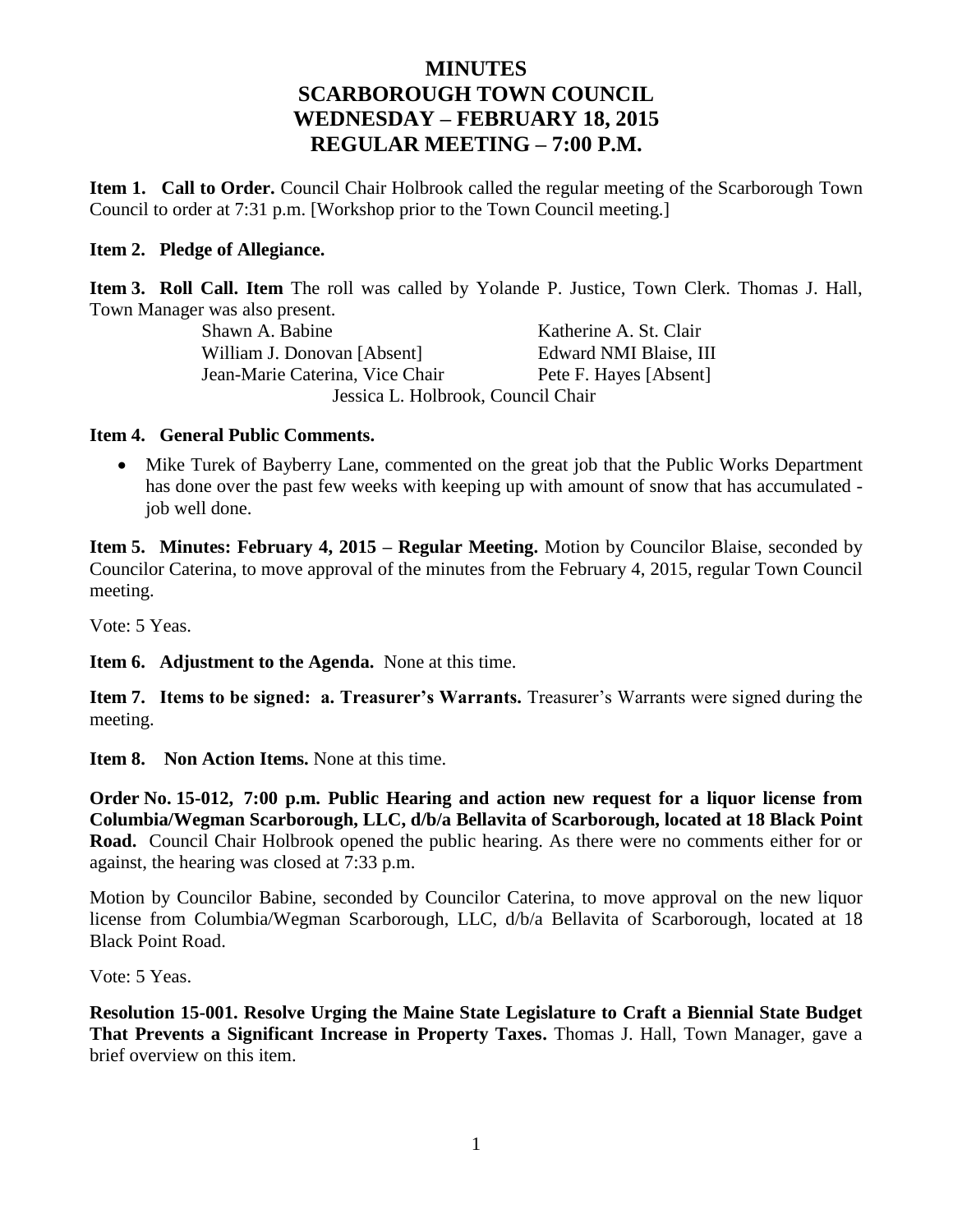Motion by Councilor St. Clair, seconded by Councilor Babine, to move approval of Resolution 15-001, Urging the Maine State Legislature to Craft a Biennial State Budget That Prevents a Significant Increase in Property Taxes; as follows:

## **RESOLUTION 15-001**

## *Urging the Maine State Legislature to Craft a Biennial State Budget That Prevents a Significant Increase in Property Taxes*

**BE IT RESOLVED,** by the Town Council of the Town of Scarborough, Maine, in Town Council assembled, that,

**WHEREAS,** the Governor's unprecedented biennial budget proposal places municipalities in an untenable and uncertain fiscal position during their budget planning and threatens to significantly increase property tax burden; and,

**WHEREAS,** the proposed biennial budget includes revisions to the tax code, some elements of which benefit the municipal budget; however, the modification to the Homestead exemption and the elimination of Municipal Revenue Sharing, resulting in approximately \$725,000 in lost revenue to the Town of Scarborough, will have direct and deleterious effect on property taxpayers; and,

**WHEREAS**, services are best provided at the level of government closest to the people and municipalities are willing and able to provide essential services on behalf of the State but we need financial support from the state to do so without having undo impact on property taxpayers; and,

**WHEREAS,** the budget proposal undercuts the historic partnership between state and local governments of sharing in the responsibility and cost of providing essential services, the cornerstone of this partnership being Municipal Revenue Sharing, which is proposed for elimination; and,

**WHEREAS,** these proposed changes in state policy would shift a significant financial burden onto the municipalities tax revenue, which would result in an estimated \$230 or 5%, increase in property taxes for the average Scarborough household (under 65 years of age); and,

**WHEREAS,** any cuts to the current level of municipal services would have a far-reaching and detrimental impact on essential municipal services.

**NOW, THEREFORE, BE IT HEREBY RESOLVED**, by the Town Council of the Town of Scarborough, in Town Council assembled, hereby urges the Maine State Legislature to craft a biennial budget compromise that recognizes and strengthens the partnership between state and local government; considers the already high property tax burden; seeks balance, progressivity and a comprehensive approach with respect to tax policy; and, identifies alternative cost savings and tax reforms that would prevent a significant increase in property taxes and protect essential municipal services from detrimental cuts.

**NOW, THEREFORE, BE IT FURTHER RESOLVED, THAT,** should some, or all of the proposed tax shift take place, the Maine State Legislature should authorize legislation to enable municipalities to consider the adoption of a local option sales tax in an effort to move away from total reliance on the regressive property tax and consider a more progressive tax structure.

Signed and sealed this the 18th day of February, 2015 on behalf of the Scarborough Town Council and the Town Manager of Scarborough, Maine. Signed by Jessica Holbrook, Town Council Chair and attested by the Town Clerk.

Vote: 5 Yeas.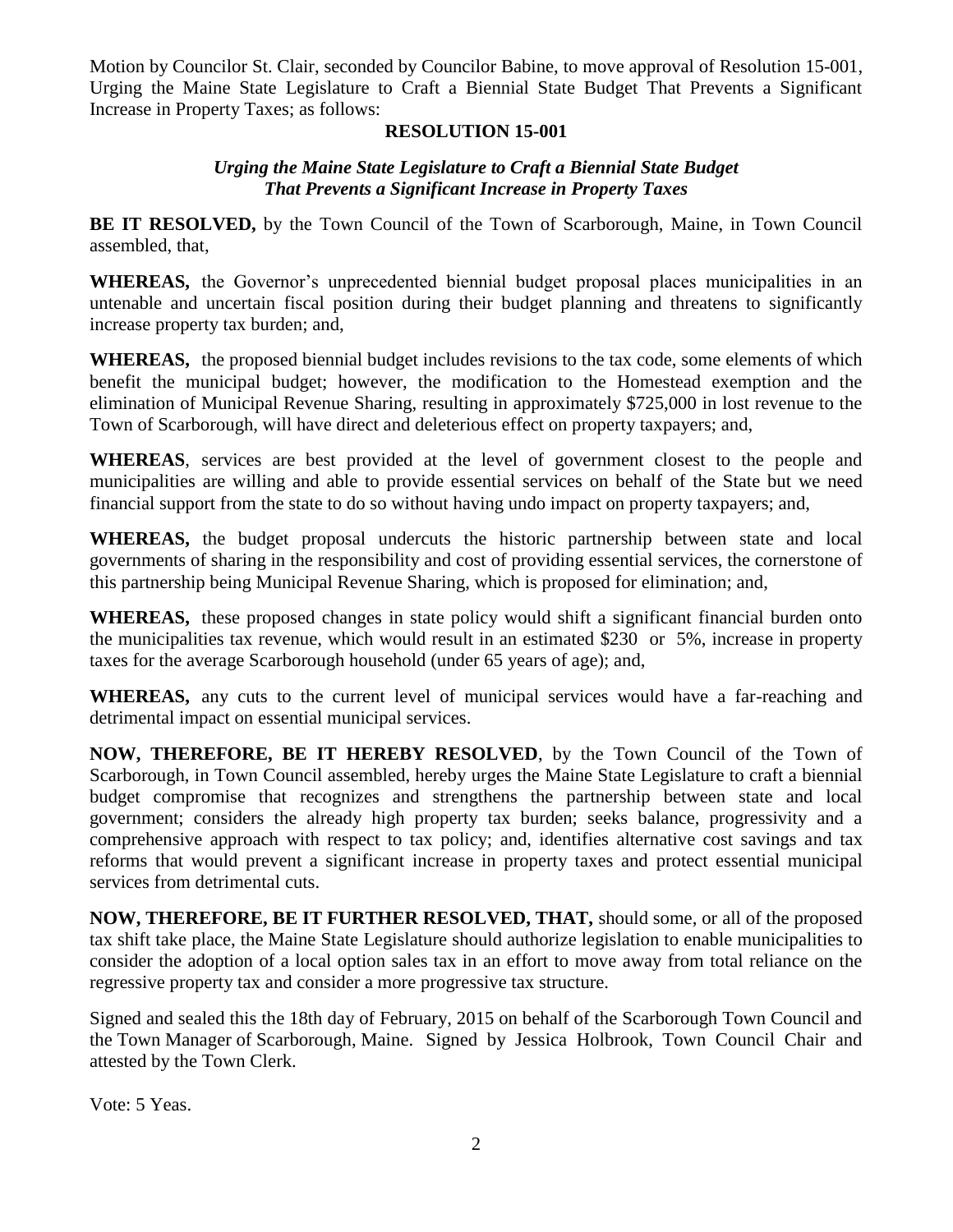### **OLD BUSINESS:** None at this time.

#### **NEW BUSINESS:**

**Order No. 15-013. First reading and schedule a public hearing and second reading on the proposed amendments to Chapter 1002 – the Town of Scarborough Shellfish Conservation Ordinance pertaining to conservation time.** Thomas J. Hall, Town Manager, gave an update on the proposed amendments and how it affects those communities that have Shellfish Ordinance. These changes will need to be completed prior to April 1st.

Motion by Councilor St. Clair, seconded by Councilor Caterina, to move approval of the first reading on the proposed amendments to Chapter 1002 – the Town of Scarborough Shellfish Conservation Ordinance pertaining to conservation time and schedule a public hearing and second reading for the next Town Council meeting scheduled for Wednesday, March 4, 2015; as follows:

#### **CHAPTER 1002 TOWN OF SCARBOROUGH SHELLFISH CONSERVATION ORDINANCE**

BE IT HEREBY ORDAINED by the Town Council of the Town of Scarborough, Maine, in Town

Council assembled, that Chapter 1002, the Town of Scarborough Shellfish Conservation Ordinance, is

hereby amended [with strikethroughs and underlines], as shown below:

*1. Amend section 5. D. Limitation of Diggers: This changes allows for all diggers to complete the required conservation time.*

...The conservation year will run from May 1 to October 31 November 30.

*2. Amend section 5.D.(c) Limitation of Diggers:*

**(c) Resident Student Commercial Licenses, Non-Resident Student Commercial Licenses and Over 60 Resident Commercial Bushel Licenses.**

Shall be renewable in the same manner as Resident and Non-Resident Commercial Licenses under Section 5.D.4(a), except that required conservation times shall be:

| Resident & Non-Resident Student      | <del>4 hours</del>                    |
|--------------------------------------|---------------------------------------|
| <b>Commercial Licenses</b>           |                                       |
| Over 60 Resident Commercial Bushel   | [03/16/2005]<br>Eight<br>(8)<br>Hours |
| Licenses                             | [11/02/2005]                          |
| All Commercial License Holders 70 or | [03/16/2005]<br>Four<br>(4)<br>hours  |
| Older                                | [11/02/2005]                          |

Applications for new (non-renewal) Resident Student Commercial Licenses, Non-Resident Student Commercial Licenses and Over 60 Resident Commercial Bushel License shall be processed in the same manner as applications for non-renewal Resident Commercial and Non-Resident Non-Reciprocating Commercial Licenses under Section 5.D.4(b).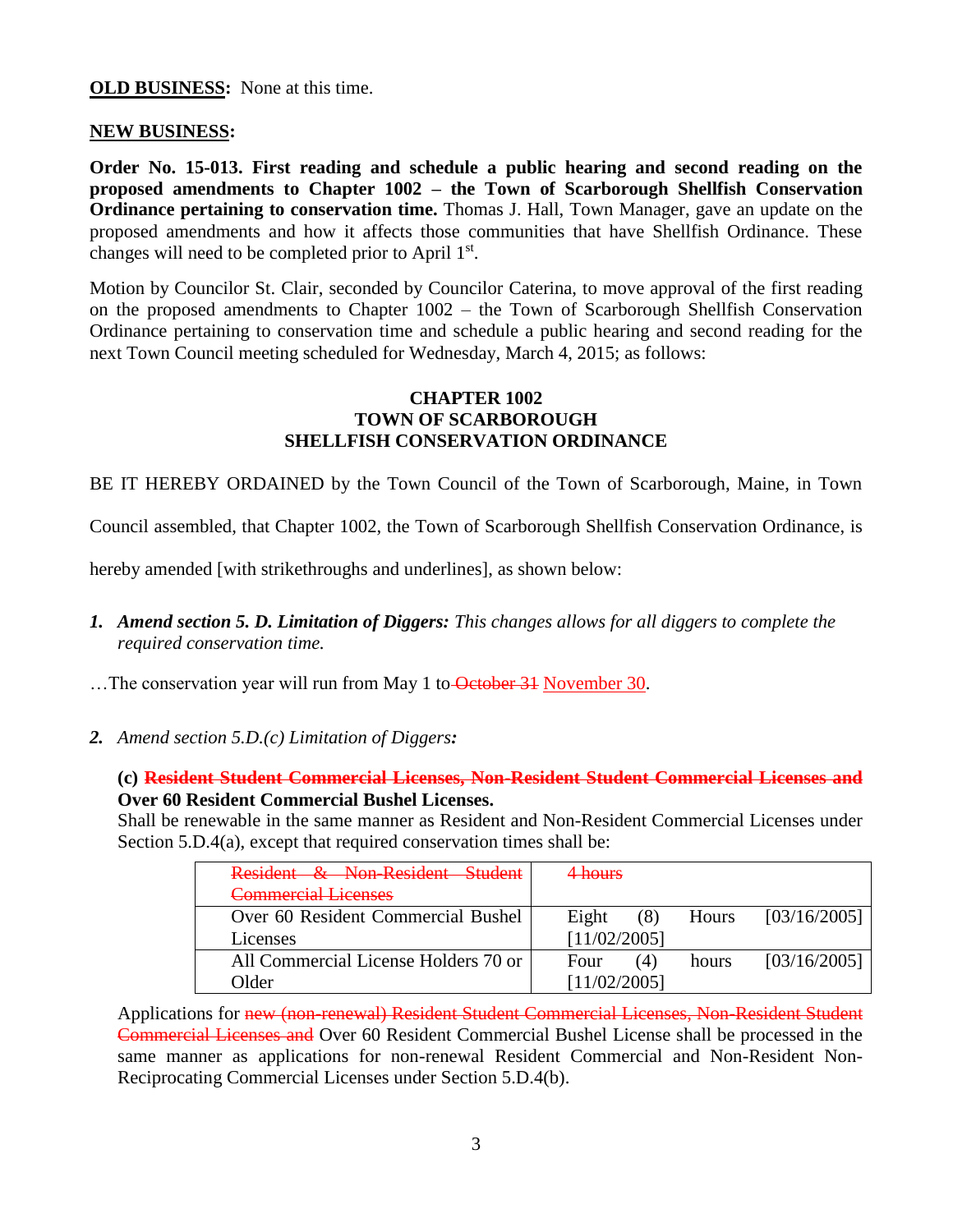## (**d) Resident Student Commercial Licenses and Non-Resident Student Commercial Licenses.**

Shall be renewable in the same manner as Resident and Non-Resident Commercial Licenses under Section 5.D.4(a), except the clerk shall continue drawing names after all licenses have been awarded and until all applicants have been placed on a list in the order their names have been drawn. Any Student Commercial License which is surrendered after issuance shall be made available to the remaining applicants on that list in the order their names were drawn, and then to other applicants on a first-come, first-served basis.

Required Conservation Times shall be:

| Resident & Non-Resident Student      | No conservation time required. |
|--------------------------------------|--------------------------------|
| Commercial License Holders under the | [Voluntary participation is    |
| age of 18.                           | encouraged.                    |
| Resident & Non-Resident Student      |                                |
| Commercial License Holders over the  |                                |
| age of 18 at the time applicant's    | twelve (12) Hours              |
| license is issued.                   |                                |

Vote: 5 Yeas.

**Order No. 15-014. Act on the request to appoint Ms. Susan Russo, Assistant Assessor, as the Interim Town Assessor to take effect upon the departure of Mr. William Healey and to end upon the Town Council's appointment of a successor; and to appoint Mr. William Healey as Special Deputy Assessor for purposes of overseeing, attending to and representing the Town of Scarborough in current tax abatement proceedings; and to authorize the Town Manager to enter into a letter of agreement for compensation and terms of services provided by Mr. Healey.** Thomas J. Hall, Town Manager, gave a brief overview on this Order.

Motion by Councilor St. Clair, seconded by Councilor Caterina, to move approval on the request to appoint Ms. Susan Russo, Assistant Assessor, as the Interim Town Assessor to take effect upon the departure of Mr. William Healey and to end upon the Town Council's appointment of a successor; and to appoint Mr. William Healey as Special Deputy Assessor for purposes of overseeing, attending to and representing the Town of Scarborough in current tax abatement proceedings; and to authorize the Town Manager to enter into a letter of agreement for compensation and terms of services provided by Mr. Healey.

Vote: 5 Yeas.

**Order No. 15-015. Act to authorize the Town Manager to sign the necessary paperwork to sell property located at 75 Broadturn Road to Habitat for Humanity/Greater Portland, upon review of the Town Attorney, and as authorized by the Town Council on February 19, 2014 and reflected in the 2014 Amended and Restated Purchase Option Agreement, including authorization for the Town Manager (i) to execute and deliver all documents necessary for the transfer of the [Property] described in the [Agreement], including without limitation a deed to approximately 5.5 acres of land on Broad Turn Road, including without limitation a deed to Habitat for Humanity of Greater Portland, Inc. and (ii) to take delivery of a note and thirdposition mortgage on the Property securing the obligation of Habitat for Humanity of Greater Portland, Inc. to develop affordable housing on the Property as contemplated by the Agreement.** Thomas J. Hall, Town Manager, gave a brief overview on this Order.

Motion by Councilor Babine, seconded by Councilor Caterina, to move approval on the request to authorize the Town Manager to sign the necessary paperwork to sell property located at 75 Broadturn Road to Habitat for Humanity/Greater Portland, upon review of the Town Attorney, and as authorized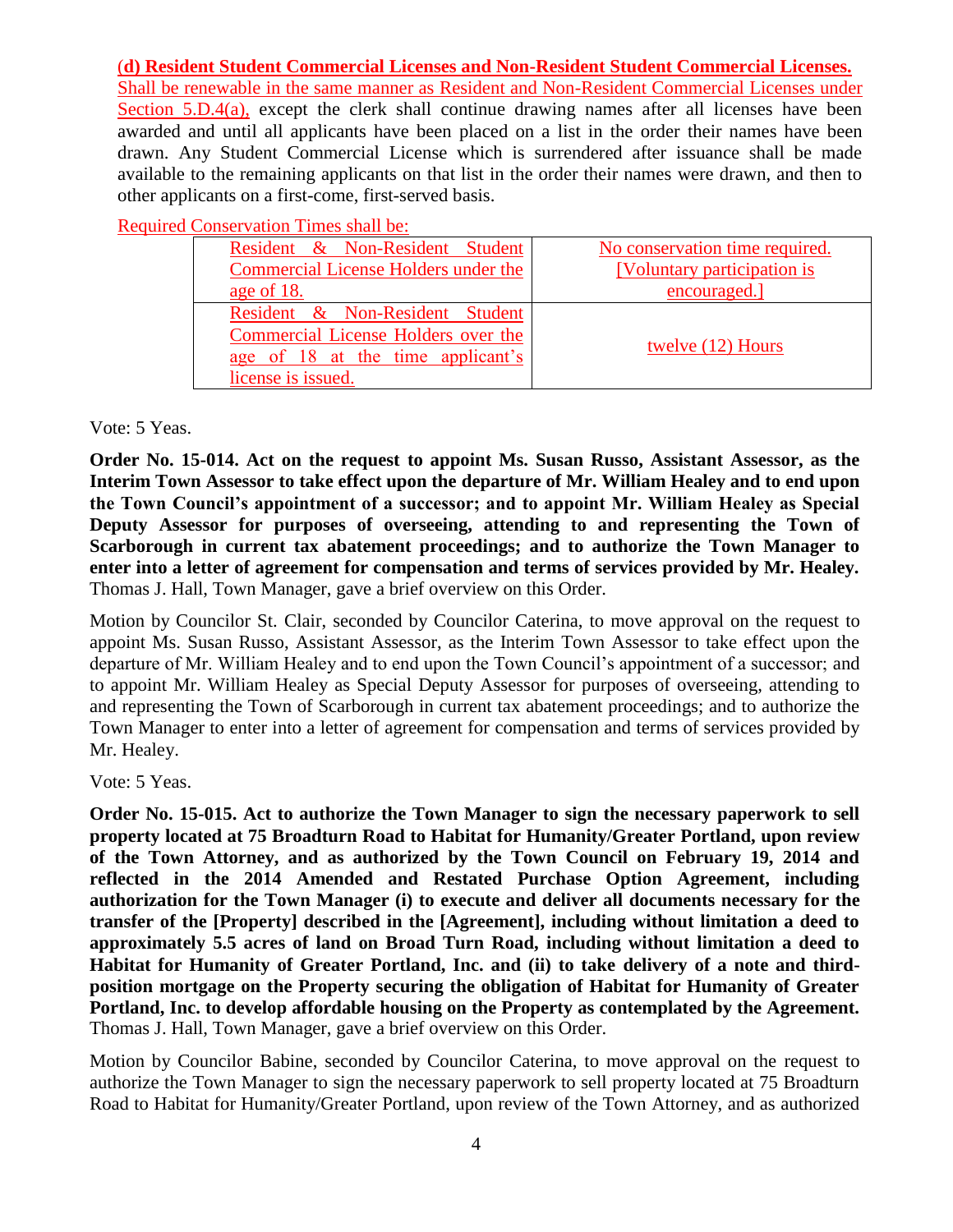by the Town Council on February 19, 2014 and reflected in the 2014 Amended and Restated Purchase Option Agreement, including authorization for the Town Manager (i) to execute and deliver all documents necessary for the transfer of the [Property] described in the [Agreement], including without limitation a deed to approximately 5.5 acres of land on Broad Turn Road, including without limitation a deed to Habitat for Humanity of Greater Portland, Inc. and (ii) to take delivery of a note and thirdposition mortgage on the Property securing the obligation of Habitat for Humanity of Greater Portland, Inc. to develop affordable housing on the Property as contemplated by the Agreement.

Vote: 5 Yeas.

## **Item 9. Standing and Special Committee Reports and Liaison Reports.**

- Councilor Babine noted that the next SEDCO Board meeting would be on Thursday, March 19<sup>th</sup>; the next Finance Workshop with the School Department would be on Monday, February  $23<sup>rd</sup>$  with the next regular Finance Committee scheduled for Wednesday, February  $25<sup>th</sup>$ . The Annual meeting of ecomaine would be on Tuesday, March  $3<sup>rd</sup>$  and the presentation of the Eco-awards would be presented at that time.
- Councilor Caterina gave an update on the Conservation Commission as well as the MMA Legislative Policy Committee.
- Councilor St. Clair gave an update on the Ordinance Committee meeting as well as the Communication Committee. She mentioned a very helpful website - nextdoor.com noting that it was a good tool to use. She asked everyone to support Project GRACE filling a Clynk bag, which can be obtained in the Town Clerk's Office.
- Councilor Blaise gave an update on the Planning Board meeting
- Council Chair Holbrook note that the Housing Alliance Committee would be meeting Thursday, February  $19<sup>th</sup>$  at 6:30 p.m. and the next meeting of the Historic Preservation Committee would be on Tuesday, March  $3<sup>rd</sup>$  at 6:30 p.m.

**Item 10. Town Manager Report.** Thomas J. Hall, Town Manager, gave an update on the following:

- Gave an update on the Rules & Policies Committee meeting regarding the Tax Acquired Property Policy noting that this item may come to the Council sometime in March.
- Spoke on the Habitat for Humanity Project. He noted a flyer that had been prepared by the Habitat for Humanity which would listed dates they would be hosting a workshop on educating the public on the proposed housing development located on Broadturn Road.
- The Scarborough Land Trust would be hosting two public meetings regarding the Benjamin Farm at the Wentworth School Cafeteria, one on Tuesday, February 24<sup>th</sup> and the other on Thursday, March 5<sup>th</sup>. Both meetings would start at 7:00 p.m.
- The Third Annual Community Dialogue hosted by the School Department is scheduled for 4:30 p.m. on Monday, April 30<sup>th</sup> at the Wentworth School Cafeteria.
- In response to a question that Councilor Babine had asked regarding the unspent money left from the Wentworth Construction project, Mr. Hall noted that this information would be received before the next Town council meeting. Currently the amount left unspent is just over \$300,000.

## **Item 11. Council Member Comments.**

- Councilor Blaise stated that he felt the workshop with the Legislative Delegation was outstanding and felt that the delegation had heard the Council's concerns.
- Councilor St. Clair also felt the workshop was a good one and would hold the group accountable. She further noted that she along with Council Chair Holbrook and the Manager were working on trying to make the government more open and bring it forward with a facebook page and other venues that would assist the public on obtaining information.